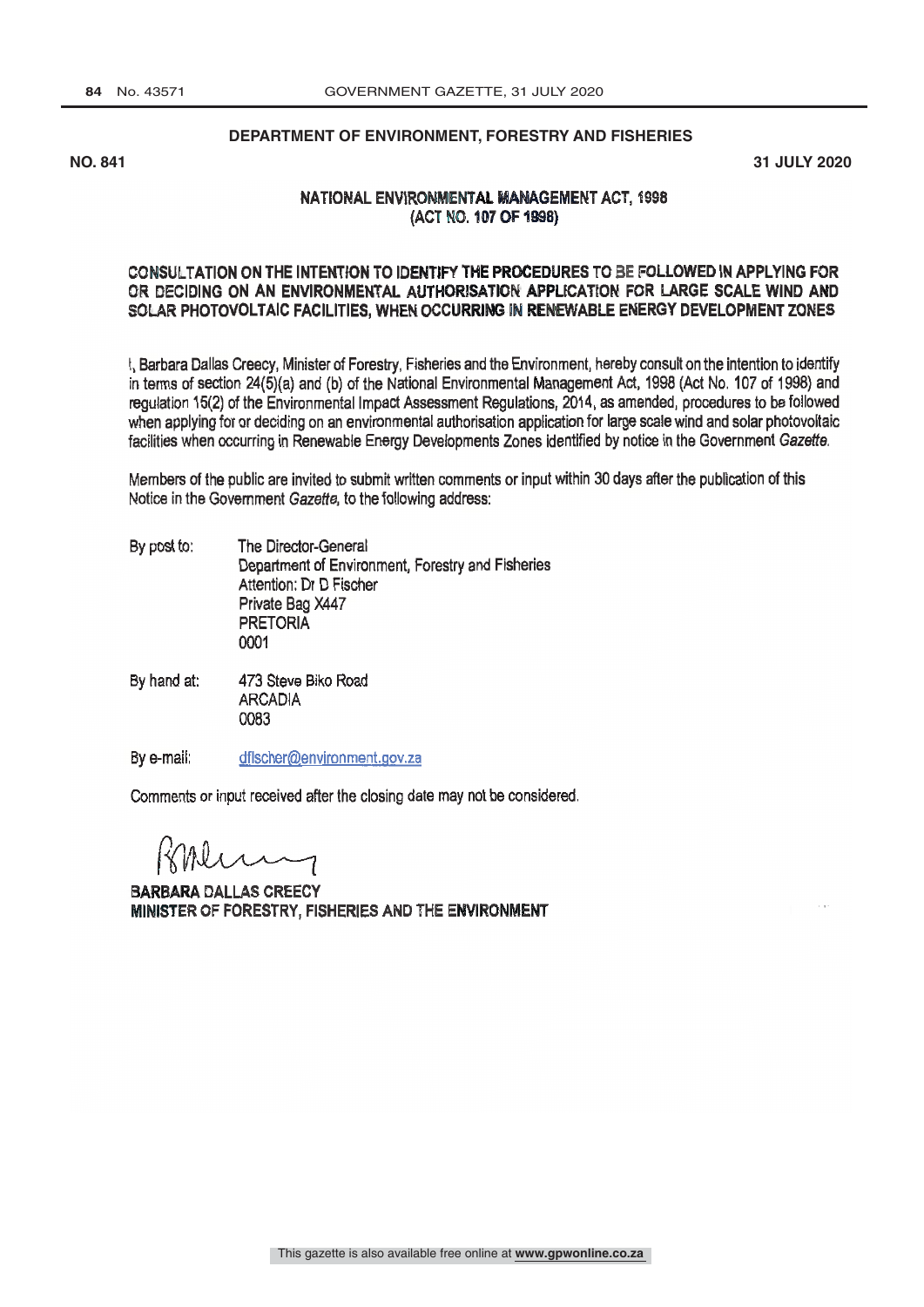## **SCHEDULE**

1. The Phase 2 Strategic Environmental Assessment for Wind and Solar Photovoltaic Energy in South Africa, 2019 identified 3 additional Renewable Energy Development Zones that are of strategic importance for large scale wind and solar photovoltaic energy development. These Renewable Energy Development Zones were published under Government Notice No. 786, published under Government *Gazette* No. 43528 of 17 July2020. The areas identified are included on the map provided as Appendix 1 and are as follows:

| <b>Renewable Energy Development Zone</b><br><b>Number</b> | <b>Name</b>          | <b>Applicable Renewable Energy Technology</b>                |
|-----------------------------------------------------------|----------------------|--------------------------------------------------------------|
| Renewable Energy Development Zone 9                       | Emalahleni           | Large scale solar photovoltaic energy facilities             |
| Renewable Energy Development Zone<br>10                   | Klerksdorp           | Large scale solar photovoltaic energy facilities             |
| Renewable Energy Development Zone<br>11                   | <b>Beaufort West</b> | Large scale wind and solar photovoltaic energy<br>facilities |

- 2. The scope of this Notice applies to an application for environmental authorisation or an application for an amendment of an environmental authorisation contemplated in Part 2 of Chapter 5 of the Environmental Impact Assessment Regulations, 2014, as amended (the Regulations) for the activities contemplated in paragraph 2.1 and 2.2, including any associated activities necessary for the realisation of such infrastructure, where the greater part of the activity (90% or more) is undertaken within the Renewable Energy Development Zones identified in paragraph (1), except where such activity has been excluded in terms of section 24(2) of the Act. Activities requiring environmental authorisation for purposes of this Notice are—
	- 2.1 Environmental Impact Assessment Regulations Listing Notice 1 of 2014, as amended: 2.1.1. Activity 11; and 2.1.2. Activity 36; and
	- 2.2 Environmental Impact Assessment Regulations Listing Notice 2 of 2014, as amended: 2.2.1. Activity 1.
- 3. In order to obtain an environmental authorisation for an activity contemplated in paragraph 2.1 and 2.2 the applicant must follow the basic assessment process contemplated in regulations 19 and 20 of the Regulations.
- 4. The timeframe for decision-making on applications contemplated in paragraph 2 of this Notice is 57 days.
- 5. Applications for environmental authorisation for large scale wind or solar photovoltaic facilities that do not meet the requirements contained in paragraph 2 will be considered in line with the requirements prescribed in terms of the Regulations.
- 6. An application submitted prior to the date of coming into effect of this Notice and which is pending when this Notice takes effect, must be dispensed with in accordance with the requirements as prescribed at the time when such pending application was submitted.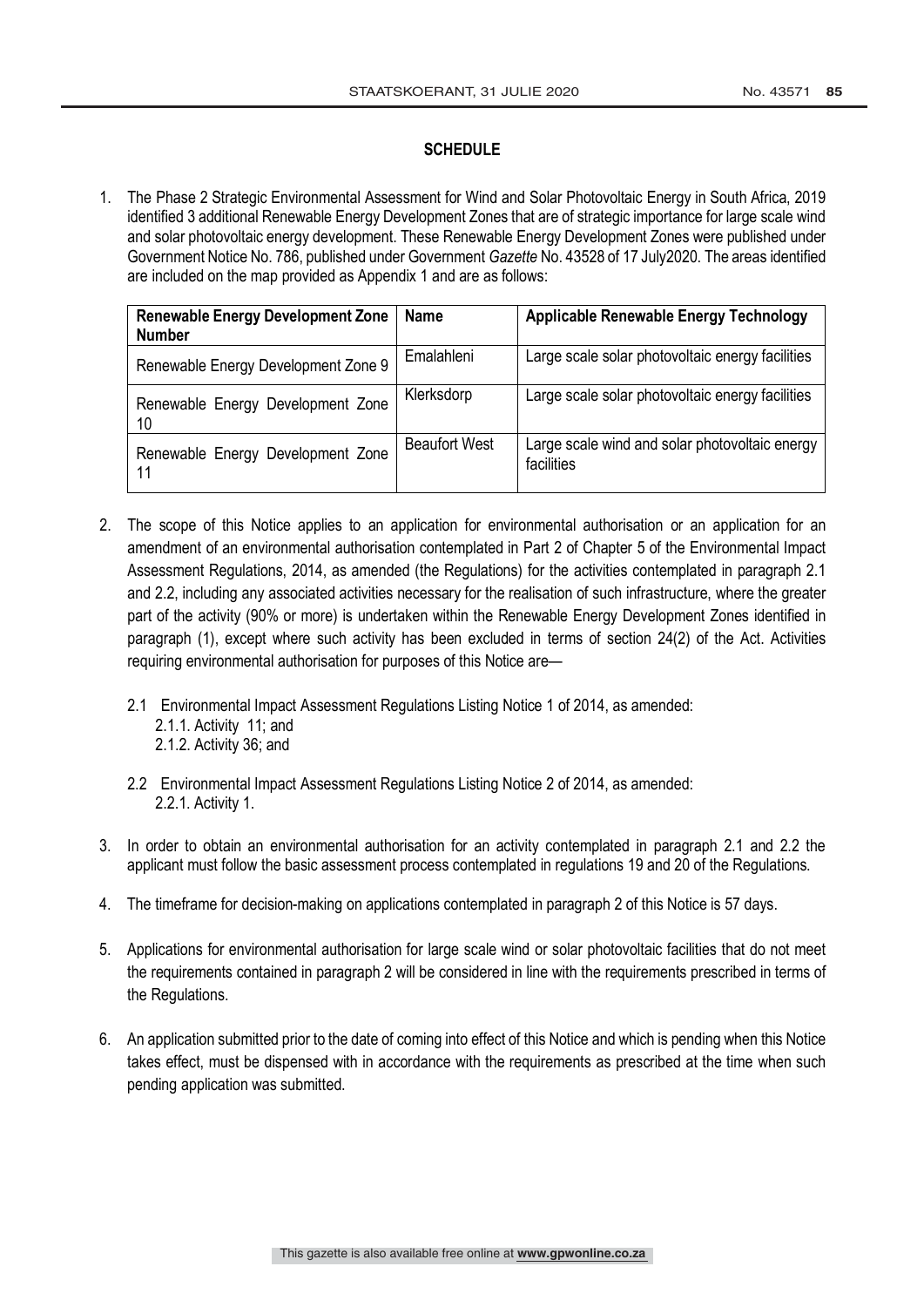- 7. The boundaries of the Renewable Energy Development Zones referred to in this Schedule are available from the Department of Environment, Forestry and Fisheries at http://egis.environment.gov.za - Geographical Areas.
- 8. The information relating to the Renewable Energy Development Zones identified in this Schedule can also be obtained from:

| <b>PLACE</b>                                                               | <b>CONTACT PERSON/S</b>                                        | <b>CONTACT DETAILS</b>                                                    |
|----------------------------------------------------------------------------|----------------------------------------------------------------|---------------------------------------------------------------------------|
| Head Office of the<br>Department of Environment,<br>Forestry and Fisheries | Directorate Enterprise<br>Geospatial Information<br>Management | GazetteMapping@environment.gov.za                                         |
|                                                                            | Ms Marlanie Moodley<br>Ms Lisa Pretorius                       | Direct Line: +27 12 399 8916/ 9301<br>Call Centre Number: +27 86 111 2468 |

9. The Phase 2 Strategic Environmental Assessment for Wind and Solar Photovoltaic Energy in South Africa can be accessed at:

http://redzs.csir.co.za; or https://egis.environment.gov.za/redz.